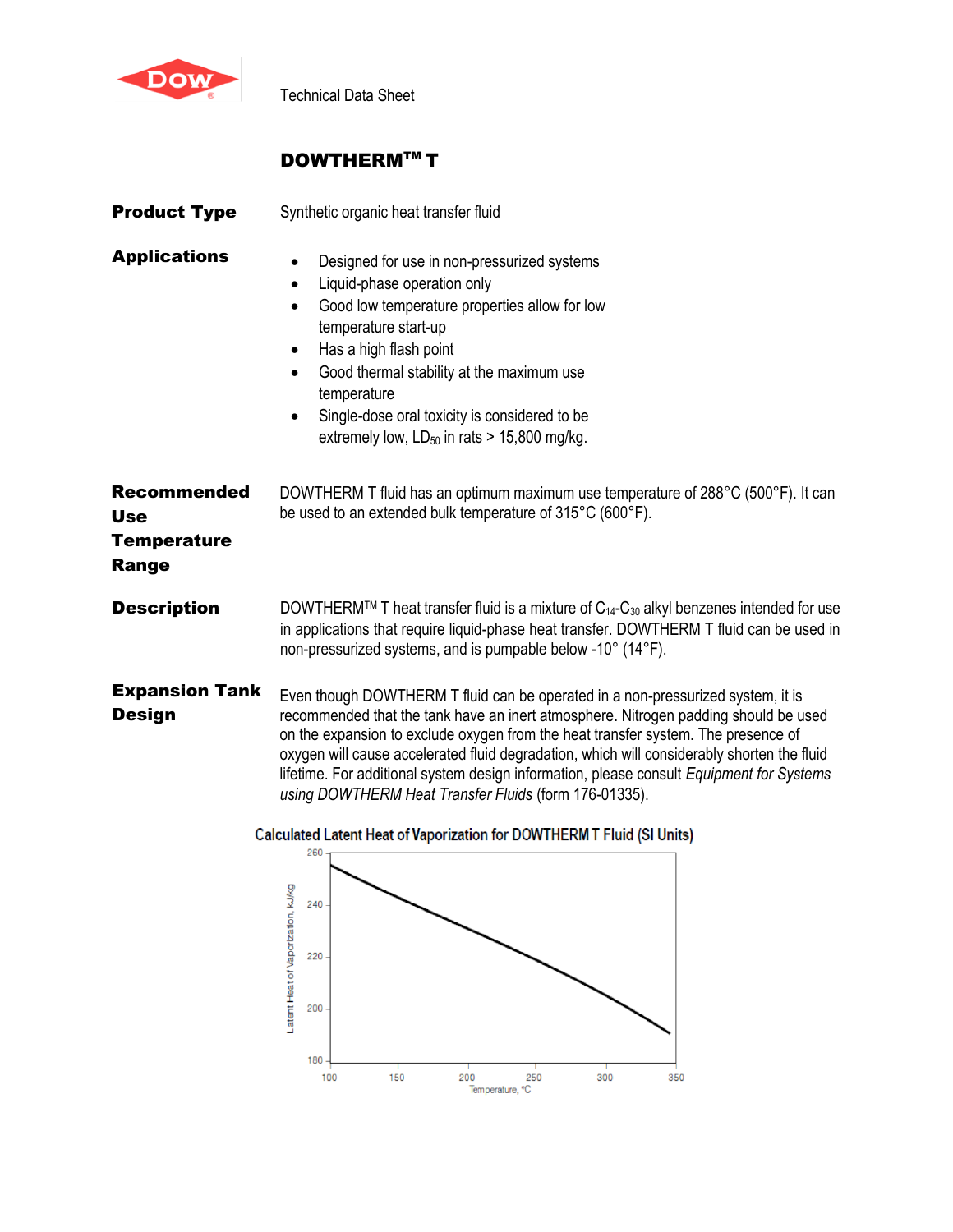## Calculated Latent Heat of Vaporization for DOWTHERM T Fluid (English Units)



# Typical **Propertiest**

| Composition                                    |                        |                      |  |  |  |  |  |
|------------------------------------------------|------------------------|----------------------|--|--|--|--|--|
| $C_{14}$ to $C_{30}$ alkyl benzene derivatives |                        |                      |  |  |  |  |  |
| Color                                          | Clear, yellow liquid   |                      |  |  |  |  |  |
| <b>Property</b>                                | <b>SI Units</b>        | <b>English Units</b> |  |  |  |  |  |
| <b>Distillation Range:</b>                     |                        |                      |  |  |  |  |  |
| Initial Boiling Point                          | $345^{\circ}$ C        | $653^{\circ}$ F      |  |  |  |  |  |
| 20% by Volume                                  | 352°C                  | $665^{\circ}$ F      |  |  |  |  |  |
| Flash Point, COC                               | 188°C                  | 370°F                |  |  |  |  |  |
| Fire Point, COC                                | $210^{\circ}$ C        | 410°F                |  |  |  |  |  |
| <b>Autoignition Temperature</b>                | $375^{\circ}$ C        | 707°F                |  |  |  |  |  |
| <b>ASTM D-2155</b>                             |                        |                      |  |  |  |  |  |
| Density at 25°C (77°F)                         | 869.8 g/m <sup>3</sup> | 54.36 lb./ft.3       |  |  |  |  |  |
| <b>Estimated Critical Temperature</b>          | $375^{\circ}$ C        | 707°F                |  |  |  |  |  |
| <b>Estimated Critical Pressure</b>             | 10.3 bar               | 1030 kPa             |  |  |  |  |  |
| <b>Estimated Critical Volume</b>               | 4.32 l/kg              | $0.069$ ft. $3$ /lb. |  |  |  |  |  |
| <b>Average Molecular Weight</b>                | 318                    | 318                  |  |  |  |  |  |
| <b>Heat of Combustion</b>                      | 42808 kJ/kg            | 18373 Btu/lb.        |  |  |  |  |  |

†Not to be construed as specifications.

## **Saturation Properties of DOWTHERMTM T Fluid (English Units)**

| Temperature<br>°F | <b>Specific Heat</b><br>Btu/lb. °F | . .<br><b>Density</b><br>$Ib./ft.^3$ | <b>Thermal Conductivity</b><br>Btu/hr. ft. <sup>2</sup> (°F/ft.) | <b>Viscosity</b><br>(cP) | Vapor<br><b>Pressure</b><br>(psia) |
|-------------------|------------------------------------|--------------------------------------|------------------------------------------------------------------|--------------------------|------------------------------------|
| 20                | 0.450                              | 55.66                                | 0.0813                                                           | 184.8                    | 0.0                                |
| 100               | 0.482                              | 53.75                                | 0.0756                                                           | 13.9                     | 0.0                                |
| 180               | 0.513                              | 51.84                                | 0.0699                                                           | 3.87                     | 0.0                                |
| 260               | 0.545                              | 49.93                                | 0.0642                                                           | 1.74                     | 0.0                                |
| 340               | 0.577                              | 48.02                                | 0.0585                                                           | 1.00                     | 0.0                                |
| 420               | 0.608                              | 46.11                                | 0.0528                                                           | 0.65                     | 0.3                                |
| 500               | 0.640                              | 44.19                                | 0.0471                                                           | 0.47                     | 1.2                                |
| 580               | 0.672                              | 42.28                                | 0.0414                                                           | 0.36                     | 4.1                                |
| 600               | 0.680                              | 41.80                                | 0.0400                                                           | 0.33                     | 5.4                                |